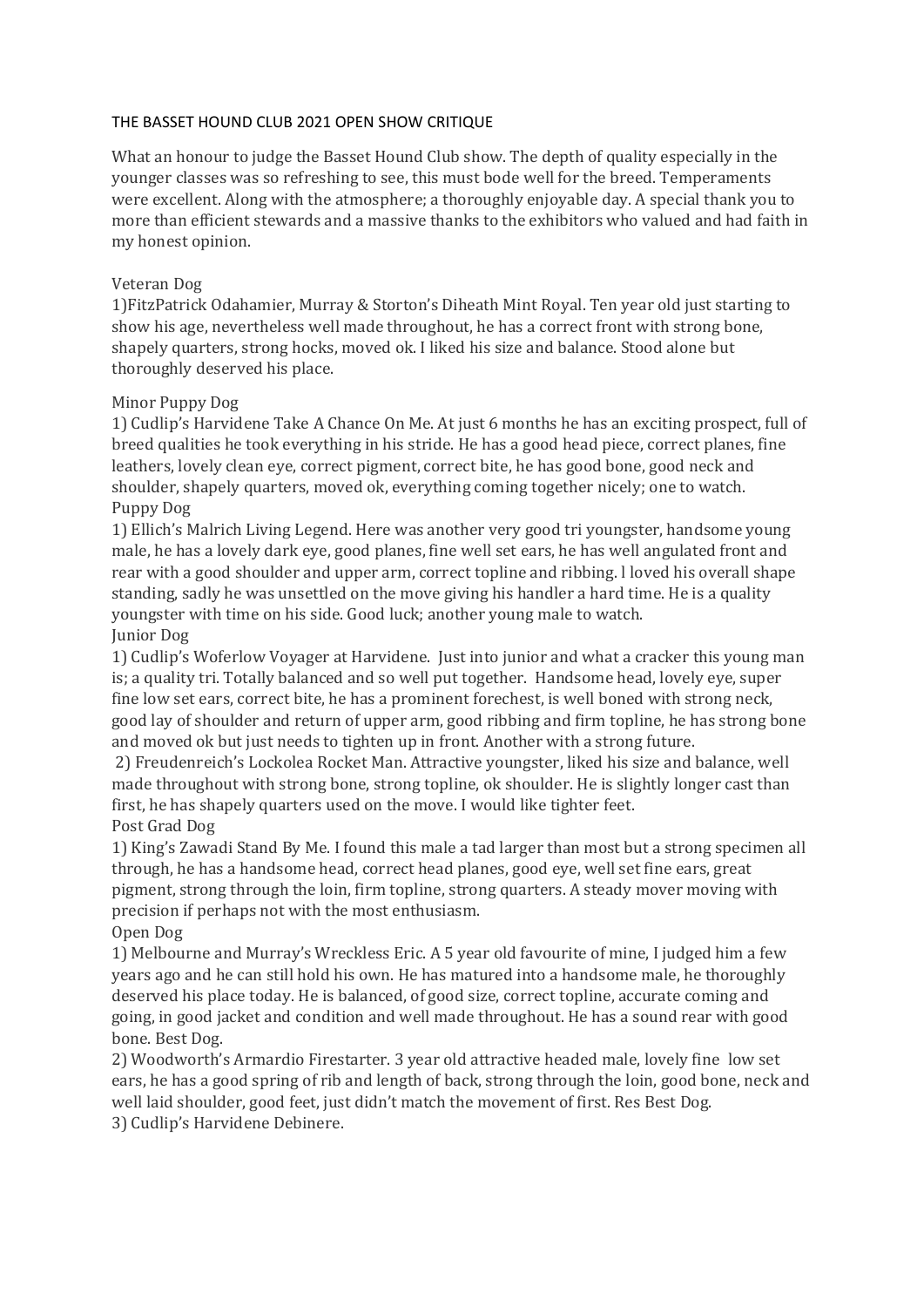## Veteran Bitch

1) Pearson's Ch Romanbay Russia With Love To Armardio. Beautifully presented 7 year old, loved her size and balance, she has a beautiful melting expression, carrying correct weight, has a good topline and underline, strong loin, correct shoulder, strong through the loin, sufficient bone, lovely quarters. A credit to her owner.

2) Allchorne's Ch Diheath Guns and Roses. Another smart older lady, a credit to her owner, at 10 years old this bitch is full of quality, she is well bodied wearing a good jacket, gorgeous head, melting expression, everything in the right place. She has a ok front with strong shapely quarters. She could not just match the winner for fluidity or topline on the move, but a bitch to be proud of. I liked her a lot.

## 3) Robinson's Switherland Love To Gossip.

## Minor Puppy Bitch

1) Cudlip's Harvidene Mama Mia. Just 6 months, what a sweetheart with a temperament to match, loved her type, cracking head, teeth, ears, beautiful melting expression. She has got everything in the right place presenting a lovely outline. Hope she fulfils what I feel will be a bright future.

## Puppy Bitch

1) Coultas, Perfect Peach v Grunsven. What a beauty this young girl is at 9 months of age, a superb female brimming with breed type, she has an excellent feminine head with a melting expression, expressive eye, she has good bone, a correct neck, well laid shoulder and upper arm, loved her overall shape and strong quarters, she flows from her exquisite head to her well set tail. When it came to the best I couldn't deny this beautiful girl the top spot. Best Bitch, Best Puppy and Best in Show. I wish her all the very best for the future.

2) Ellrich's Malrich Last Tango in Paris. Another cracking young female, very little to separate the first and second, excellent specimens, Paris just needs more confidence and carry her stern a little higher, she has good bone, great head and expression, lovely front with strong quarters, she is so balanced, once she gets to know her game improves and concentrates she'll be one to watch.

# Junior Bitch

1) Melbourne, Murray Fitzpatrick and Odahamier's Diheath Elvis, pretty headed female who has a lovely overall shape, she won this class on the stack, she has clean lines, condition and muscle tone, neither of these exhibits gave their best I felt, she's a touch close behind and I would have liked to have seen more animation and enthusiasm. Perhaps it just wasn't her day.

2) Freudenreich's Lockolea circle of life, 17 month old different type to first, she has a correct head, good shoulders, tight elbows, a strong topline, shapley quarters, good bone, she was carrying too much weight which spoiled her overall outline and balance. Just did enough in movement.

# Post Grad Bitch

1) Allchorne's Nelgus Spring Time, a nice type, stood alone, she is a pretty eyecatching bitch with a soft expression and expressive eye, good reach of neck which flows into a well laid shoulder. She is a balanced female who holds a good outline standing and on the move. A pity she was throwing her front leg. I liked her a lot.

#### Limit Bitch

1) Hards' Mellow Molly v Grunsven at Braemoray(Imp Nld) Out of a larger mould but totally balanced, she is a good mover in all directions, moves at just the right speed using her strong hocks, a strong feminine head, she has a decent shoulder and upper arm a strong neck and firm topline standing on good legs and feet.